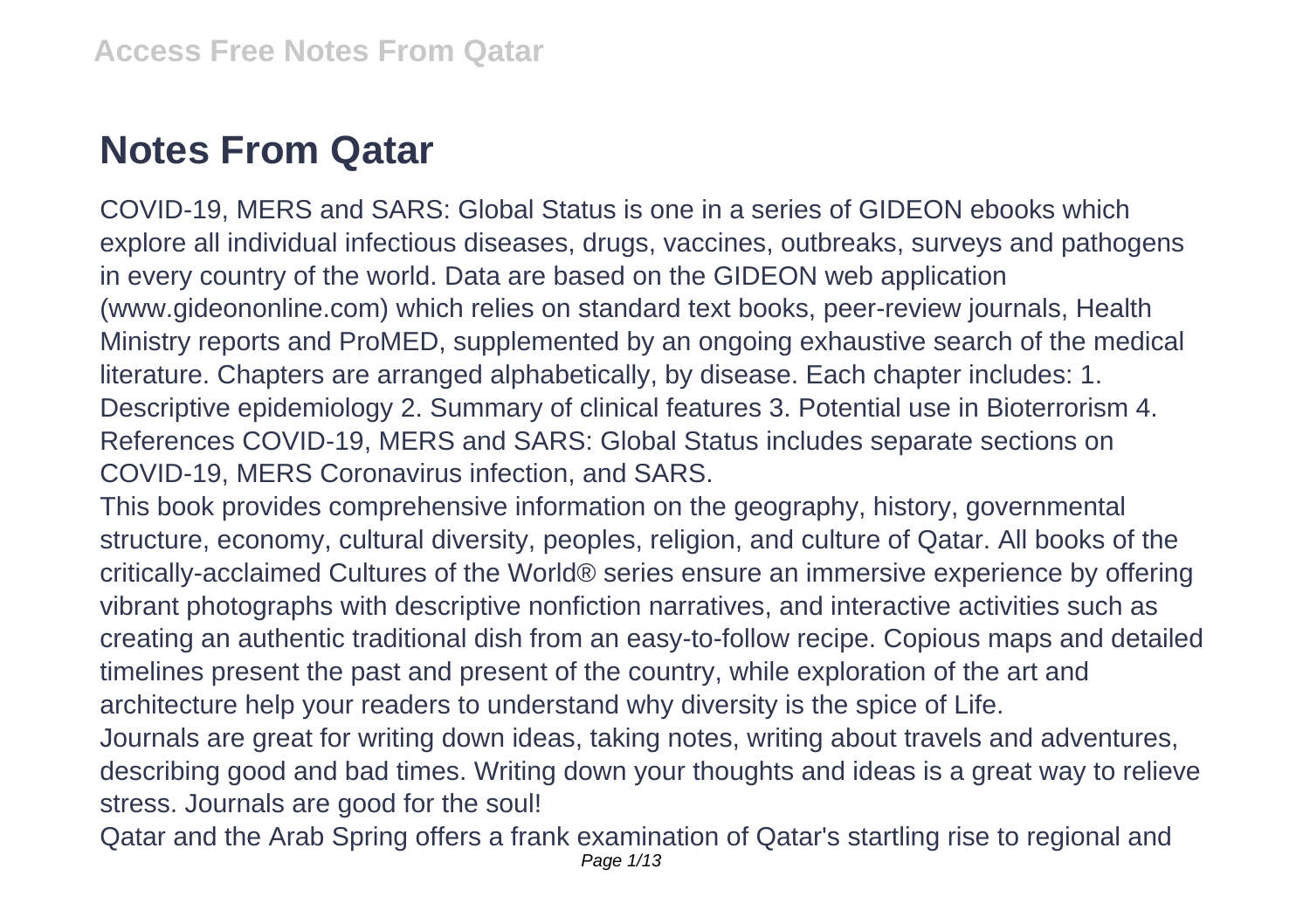international prominence, describing how its distinctive policy stance toward the Arab Spring emerged. In only a decade, Qatari policy-makers - led by the Emir, Sheikh Hamad bin Khalifa Al-Thani, and his prime minister Sheikh Hamad bin Jassim Al-Thani - catapulted Qatar from a sleepy backwater to a regional power with truly international reach. In addition to pursuing an aggressive state-branding strategy with its successful bid for the 2022 FIFA World Cup, Qatar forged a reputation for diplomatic mediation that combined intensely personalized engagement with financial backing and favorable media coverage through the Al-Jazeera. These factors converged in early 2011 with the outbreak of the Arab Spring revolts in North Africa, Syria, and Yemen, which Qatari leaders saw as an opportunity to seal their regional and international influence, rather than as a challenge to their authority, and this guided their support of the rebellions against the Gaddafi and Assad regimes in Libya and Syria. From the high watermark of Qatari influence after the toppling of Gaddafi in 2011, that rapidly gave way to policy overreach in Syria in 2012, Coates Ulrichsen analyses Qatari ambition and capabilities as the tiny emirate sought to shape the transitions in the Arab world.

This multi-volume set of reissued classics brings together a collection of titles that touch on many key aspects of the history of the Middle East. From the early explorers of Arabia to the 1979 revolution in Iran, via histories of places as varied as the UAE and Zanzibar, the analysis of Nazi policies towards the Arab East, and a close reading of the territorial foundations of the Gulf states, the books collected here form a wide-ranging and eclectic study of the history of the region.

Qatar's economy is driven by high oil and natural gas prices and production, and remains strong with robust nonhydrocarbon growth. Its government has now shifted its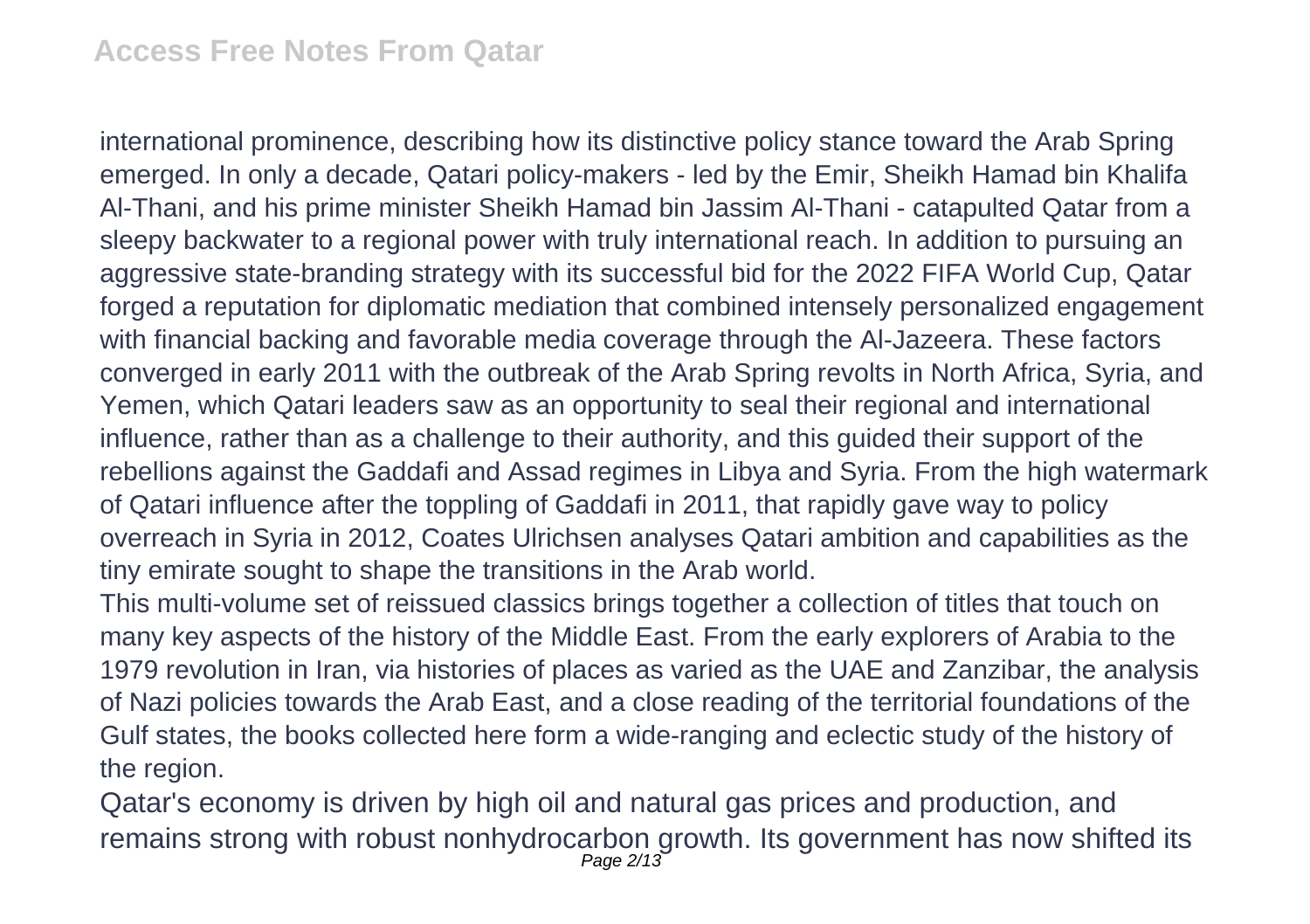focus to economic diversification and growth in nonhydrocarbon sectors through targeted infrastructure investments. The Executive Directors of the International Monetary Fund (IMF) noted the positive regional spillover effects of Qatar's high growth, public spending, and increased financial assistance. The adoption of a threeyear budget framework to help shield government spending from revenue volatility and enable better use of resources is welcomed.

An annotated world theatre bibliography documenting significant theatre materials published world wide since 1945, plus an index to key names throughout the six volumes of the series.

Muhammad Assad, M.Sc adalah seorang entrepreneur, pembicara internasional dan penulis buku-buku national bestseller. Assad menyelesaikan program S2 Islamic Finance di Hamad bin Khalifa University, Qatar dengan predikat summa cum-laude dan mendapat beasiswa penuh dari Emir Qatar, His Highness Sheikh Hamad bin Khalifa Al-Thani. Saat ini menjadi CEO Rayyan Capital, perusahaan pengelola keuangan dan investasi global; dan Chairman NFQ Group yang fokus membuat program-Program edukatif di bidang kepemudaan. Assad saat ini juga menjadi Duta Wakaf Al-Azhar bidang hubungan Internasional. Untuk menghubungi, melalui:assad@nfqgroup.com/@MuhammadAssad.

The fourth in this series, the Contemporary Archive of the Islamic World (CAIW), draws on the resources of Cambridge-based World of Information. The discovery of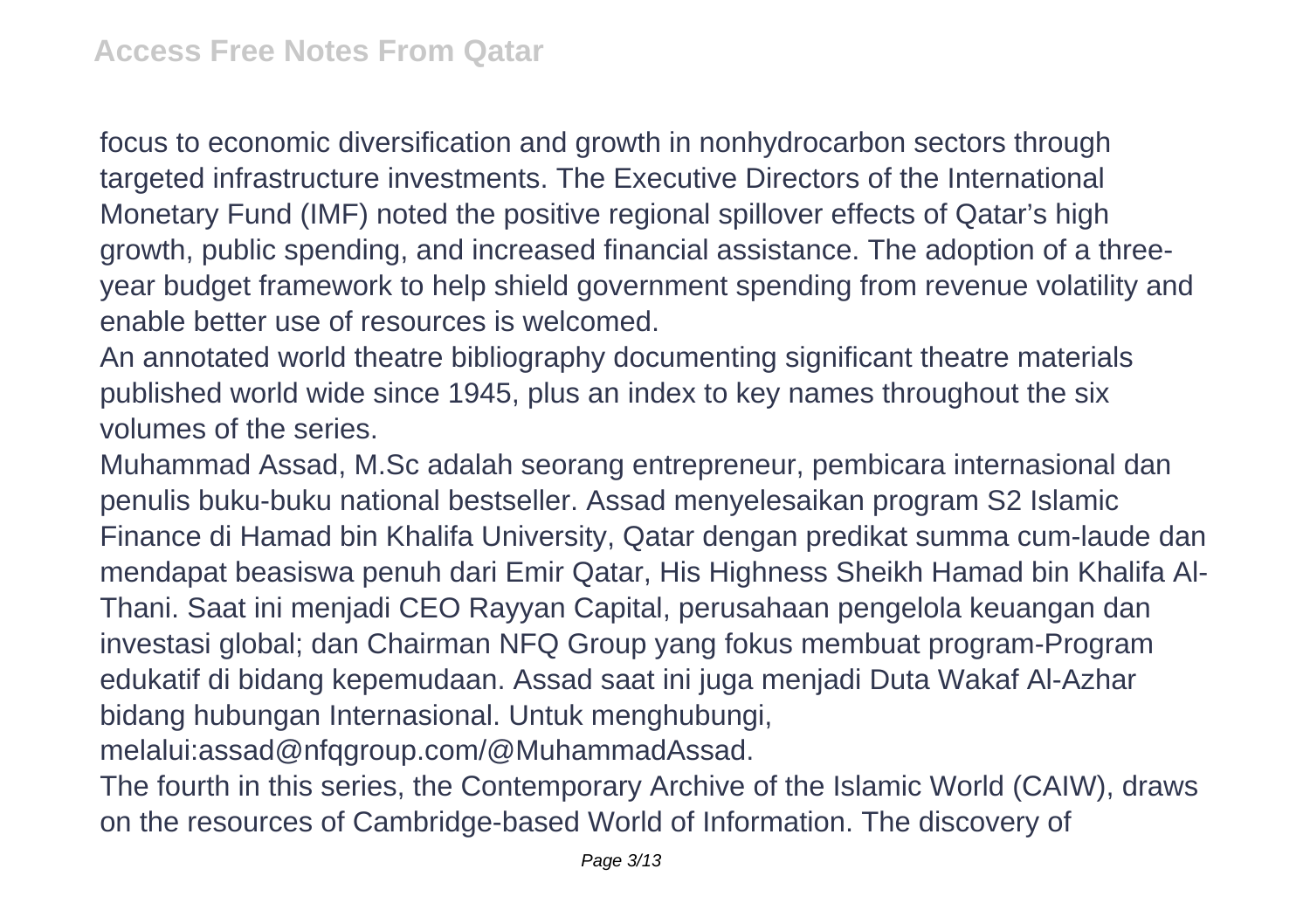substantial oil and gas deposits, changed Qatar and its people beyond recognition. This annual report prepared by The Board provides a comprehensive account of the global drug situation, analyses trends in drug abuse and drug trafficking and suggests necessary remedial action. Divided into four parts, it covers the following topics: drugs and corruption, functioning of the international drug control system, analysis of the world situation and finally, a set of recommendations to governments, the United Nations and other relevant international and regional organizations. A set of Annexes follows.

Drawing on critical geopolitics and related strands of social theory, this book combines new case studies with theoretical and methodological reflections on the geographical analysis of security and insecurity. It brings together a mixture of early career and more established scholars and interprets security and the war on terror across a number of domains, including: international law, religion, migration, development, diaspora, art, nature and social movements. At a time when powerful projects of globalization and security continue to extend their reach over an increasingly wide circle of people and places, the book demonstrates the relevance of critical geographical imaginations to an interrogation of the present.

This book, first published in 1979, was the first political and social history of Qatar. Its main thrust is to provide the reader with a description and identification of the processes and forces that have contributed to change and continuity in Qatari society. A concise and relevant history of the country from the latter part of the eighteenth century when the Utub settled Zubarah to the present day is provided. Emphasis is placed not only on Qatar's internal development, but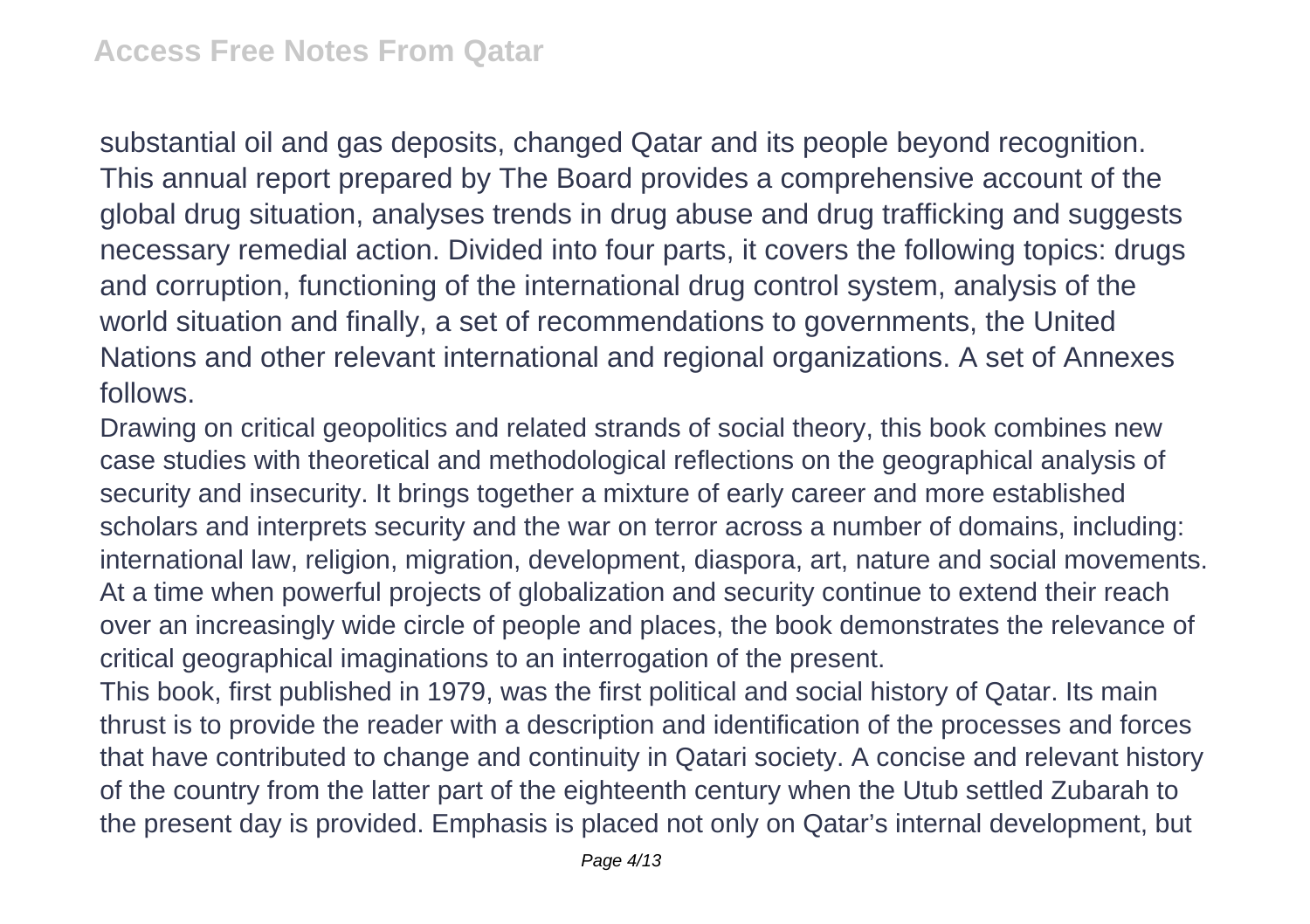also on its critical relationship with Bahrain and Saudi Arabia, its closest neighbours, and with Britain. The study then proceeds to determine the inner logic of the Qatari political and social structure, and how it has evolved over the years. It is shown how the same society that exhibited great fortitude in the face of economic and political hardship could have an equally great capacity to adapt to new levels of prosperity.

What role does Qatar play in the Middle East, and how does it differ from the other Gulf states? How has the ruling Al-Thani family shaped Qatar from a traditional tribal society and British protectorate to a modern state? How has Qatar become an economic superpower with one of the highest per-capita incomes in the world? What are the social, political, and economic consequences of Qatar's extremely rapid development? In this groundbreaking history of modern Qatar, Allen J. Fromherz analyzes the country's crucial role in the Middle East and its growing regional influence within a broader historical context. Drawing on original sources in Arabic, English, and French as well as his own fieldwork in the Middle East, the author deftly traces the influence of the Ottoman and British Empires and Qatar's Gulf neighbors prior to Qatar's meteoric rise in the post-independence era. Fromherz gives particular weight to the nation's economic and social history, from its modest origins in the pearling and fishing industries to the considerable economic clout it exerts today, a clout that comes from having the region's second-highest natural gas reserves. He also looks at what the future holds for Qatar's economy as the country tries to diversify beyond oil and gas. The book further examines the paradox of Qatar where monarchy, traditional tribal culture, and conservative Islamic values appear to coexist with ultramodern development and a large population of foreign workers who outnumber Qatari citizens. This book is as unique as the country it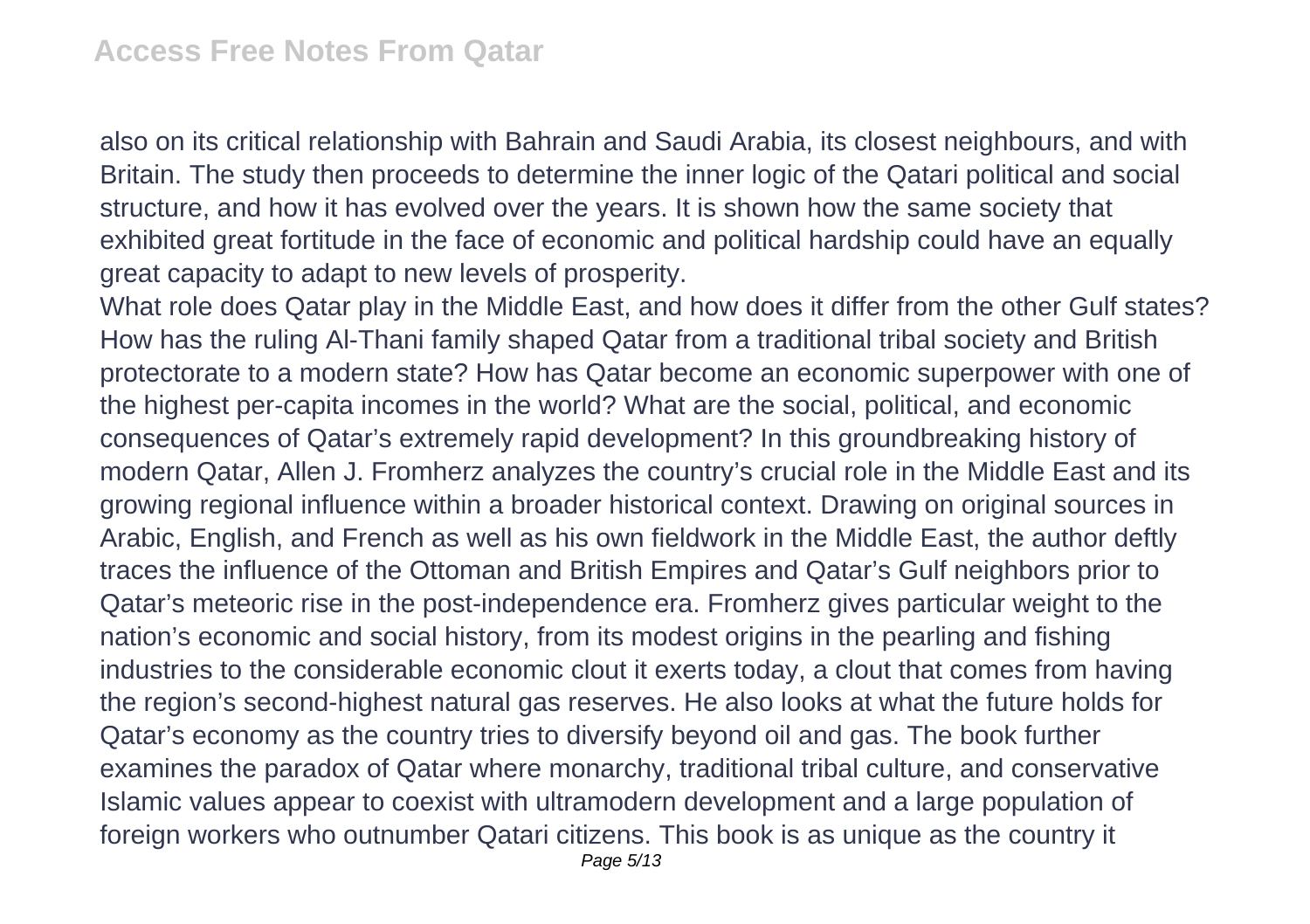documents—a multifaceted picture of the political, cultural, religious, social, and economic makeup of modern Qatar and its significance within the Gulf Cooperation Council and the wider region.

No region in the world has seen so much development activity in the last ten years as the Gulf area. Since 'black gold' catapulted the oil-producing countries into the limelight of the international political and economic scene, there has been a proliferation of studies on the larger exporting states. However, many of the so-called 'small countries' have been neglected in this exercise. This book presents the first detailed examination of the bases and extent of economic development in Qatar and considers the need to translate the petroleum-generated growth into viable, self-sustained development. Qatar, though not one of the oil 'giants', was first in the field of oil development and exhibits a number of special features not shared by its Gulf neighbours: for example in pre-oil boom days it was already in advance of many other Gulf states in the field of education; it has a modest agriculture sector and there is a comparatively strong attachment to the land; and finally it has played an important role in OPEC as a member of the 'moderate price' camp. The individual chapters trace the development of the oil industry, outline public financing and economic policy and sketch the issues involved in industrialisation, absorptive capacity and agricultural development. Examination is made of the social and physical infrastructure as well as money and banking, and the international linkages in trade, foreign aid, economic cooperation efforts and investment opportunities are elucidated. Planners in Qatar know that their revenue base in petroleum is finite, and thus investment of present surplus needs careful planning. The book therefore also outlines current government priorities and suggests areas for future investments. Page 6/13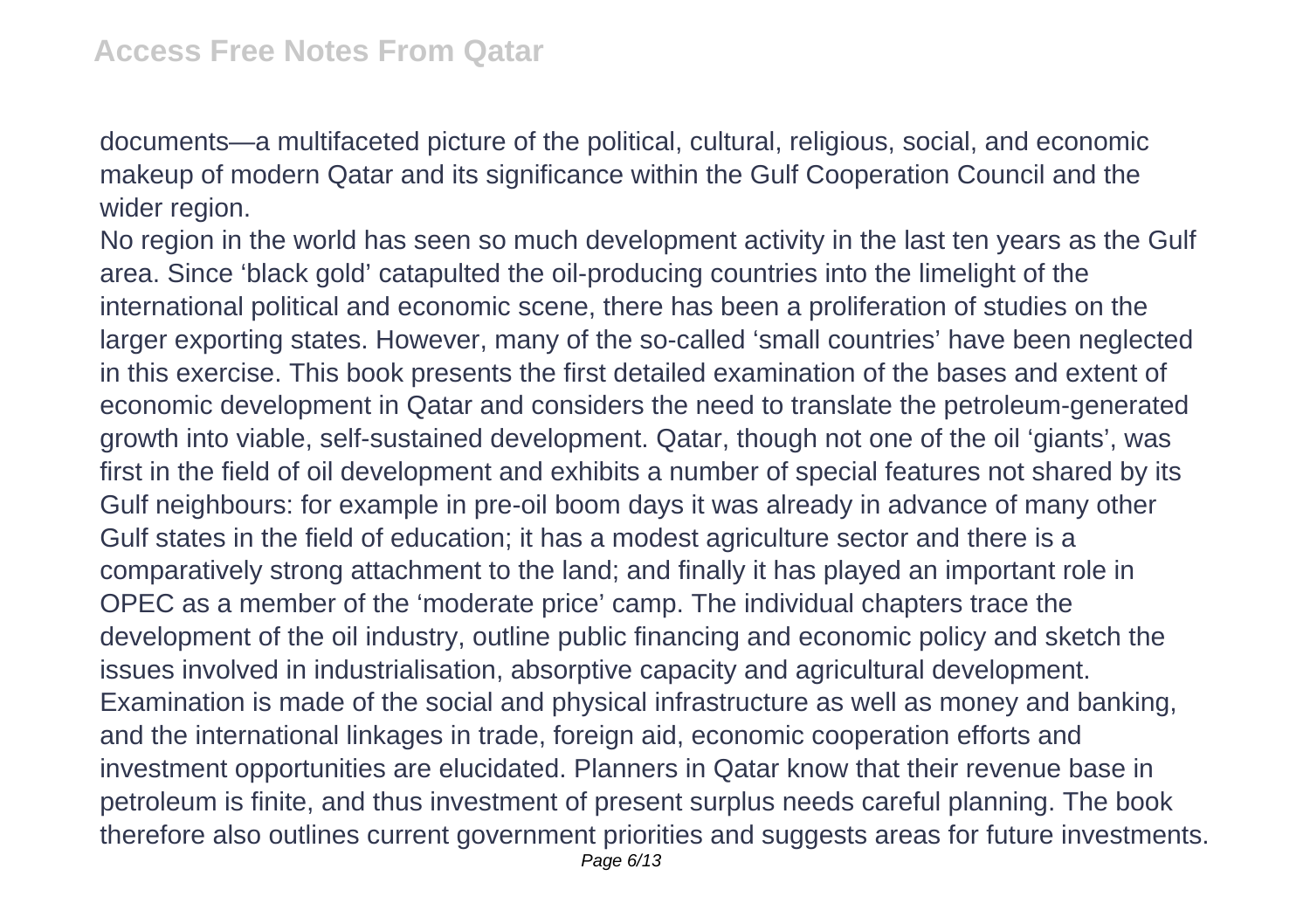First published in 1979. Notes From Qatar 2Elex Media Komputindo

This book narrates how Turkey and Qatar have come to forge a mutually special relationship. The book argues that throughout the 2000s Turkey and Qatar had pursued similar foreign policies and aligned their positions on many critical and controversial issues. By doing so, however, they increasingly isolated themselves in the Middle East as states challenging the status quo. The claim made here is that it is this isolation—which became acute in the summer of 2013—that led the two countries to forge much stronger relations.

For over a decade, Al Jazeera (Arabic) occupied an unprecedented position among Arab audiences and families. Its attractive and daring news coverage has inspired millions of Arabs, and led other news channels to follow suit by changing their reporting narrative and presentational style. However, in the aftermath of the Arab uprisings in 2011, the close adoption of the Arab uprisings in general, and the Egyptian one in particular, made the channel fall into the eye of the public storm through its extensive 24-hour coverage. This book assesses whether the channel systematically provided a platform for certain ideologies or ignored others, and if and how Al Jazeera's language had shifted after the 2011 Arab uprisings. It also explores the rationale behind adopting particular editorial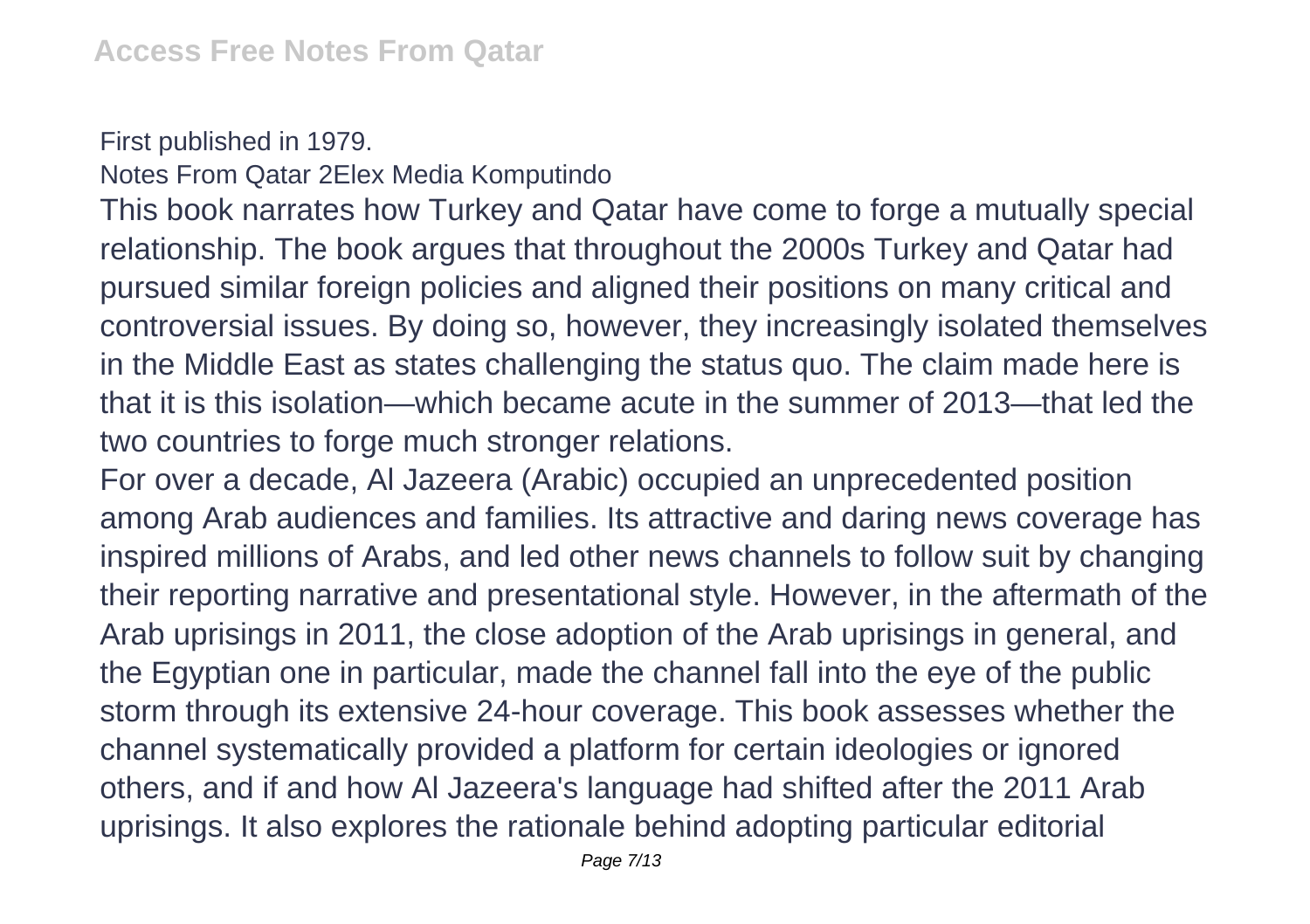principles featured in the analyses, and scrutinises the findings within the framework of media, religion and democratisation.

This book addresses critical topics and unanswered questions on the contemporary state of Qatar. Drawing together a unique combination of authors that have researched the Gulf Cooperation Council (GCC) in general, and the state of Qatar specifically, each author provides an in-depth empirical analysis of Qatar's current social, political, and economic landscape against a historically informed backdrop. Cognizant of its rapid state of flux, the contributors collectively provide a comprehensive overview of the intersection of these respective areas, delving into the historical creation of Qatar as a state, its politics and systems of governance, its economic strata and reliance on natural resources, its society and national identity, its new and thriving sports culture, and, most topically, matters of diplomacy, the 2017 blockade, and its armed forces. Owing to the contributors' invaluable firsthand experience and knowledge of Qatar, this book provides valuable insights into this nation, at once old and new, and its intertwined trajectories in its socio-political and economic positionality within the region. This book is an invaluable resource for students and scholars researching the Middle East generally, and the Gulf, specifically, with interests in topics such as politics and international relations, political Page 8/13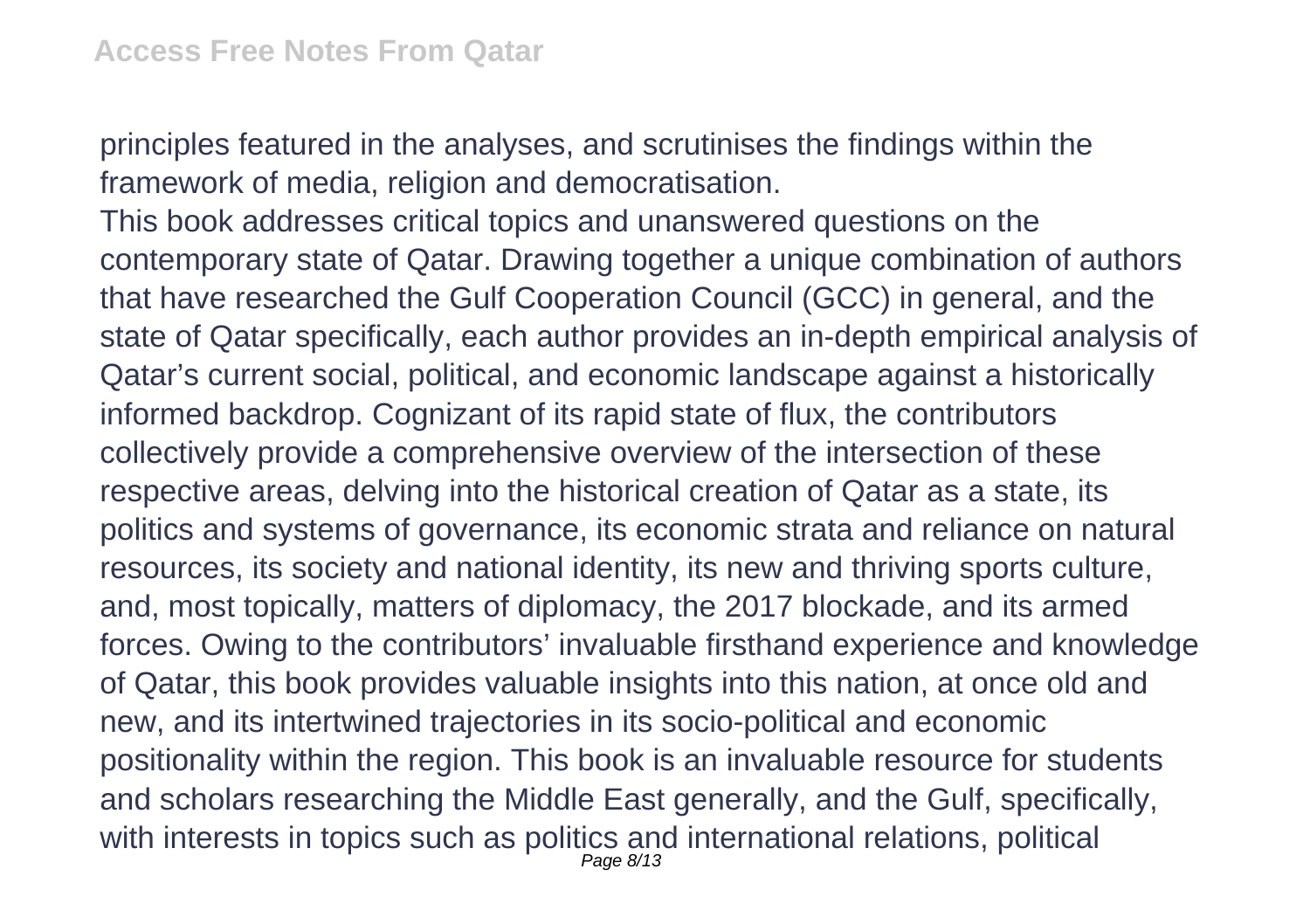economy and foreign policy, development, sources of social change, societal activism, popular culture, and the various elements of identity.

Qatar occupies a thumb of land that extends off the Arabian Peninsula into the Persian Gulf. This nation, though small in size, represents more than a strategic geographical location-it is uniquely beautiful and culturally rich. Qatar: Sand, Sea and Sky is an overview of the country and its journey into modernity while it preserves the duality of its culture as a desert by the sea. Stunning photography pairs with informative and personal text by the wife of the most recent United States ambassador to Qatar to give Westerners traveling to Qatar on business or for World Cup preparations an inside understanding of this moderate Muslim country and the way it attempts to become modern and engaged with the world without losing its heritage. It includes an introduction by Sheikha Al Mayassa bint Hamad bin Khalifa Al-Thani, current chair of the Qatari Foundation Reach Out to Asia and daughter of Sheikh Hamad bin Khalifa Al-Thani, the current Emir of Qatar.

Qatar, a small peninsular country in the Persian Gulf, emerged as a partner of the U.S. in the mid-1990s and currently serves as host to major U.S. military facilities. Qatar holds the third largest proven natural gas reserves in the world, and its small population enjoys the world's highest per capita income. The emir of Page 9/13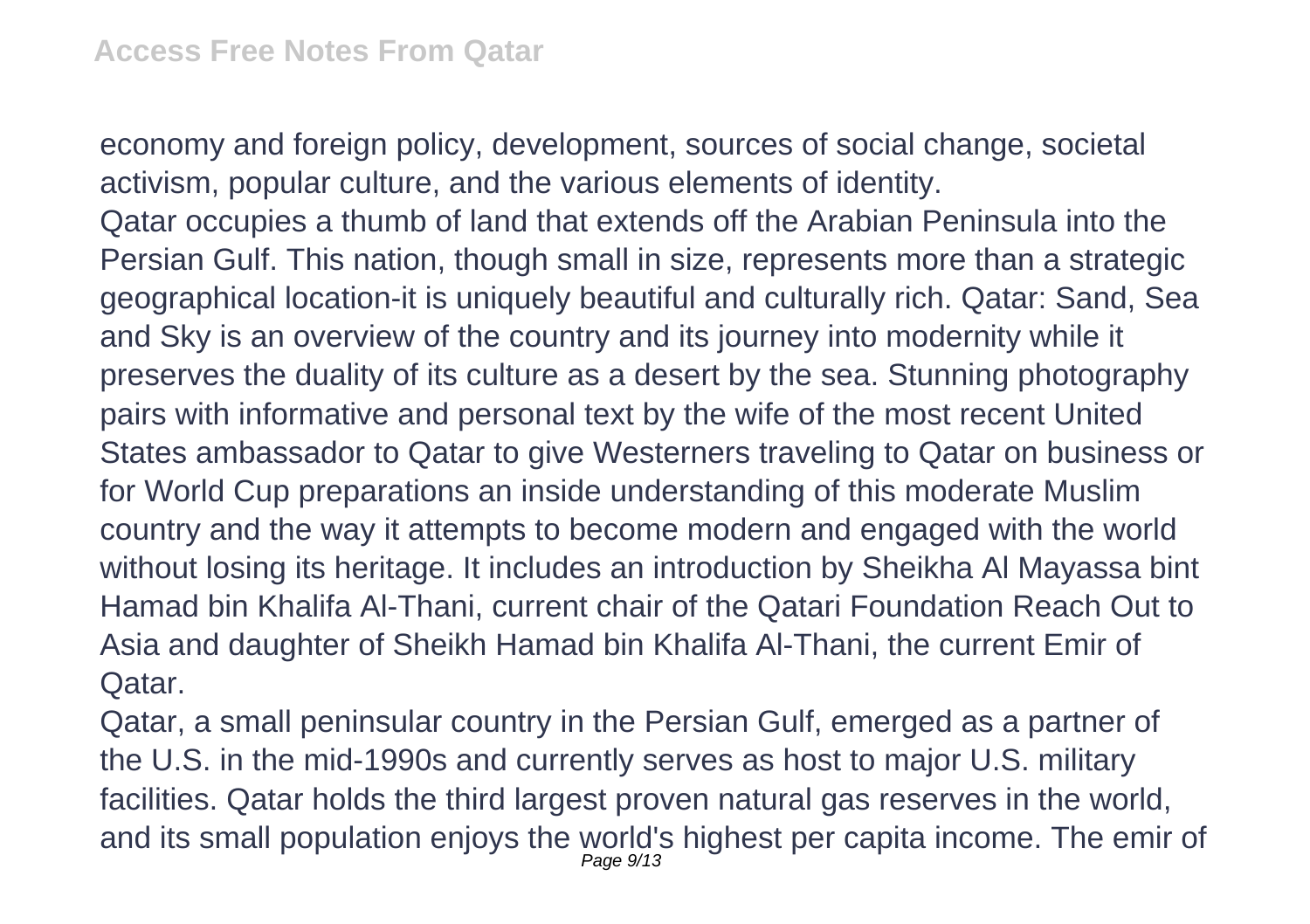Qatar, Shaykh Hamad bin Khalifa Al Thani, has managed a course of major economic growth and very limited political liberalization since replacing his father in a bloodless palace coup in 1995. Following joint military operations during Operation Desert Storm in 1991, Qatar and the U.S. concluded a Defense Cooperation Agreement that has been subsequently expanded. Contents of this report: Country and Leadership Profile; Assertive Diplomacy and Economic Clout; Qatar's Foreign Policy and Economy; U.S.-Qatar Relations and Key Issues: U.S. Military Cooperation and Foreign Assistance; Counterterrorism; U.S.-Qatar Trade; Political Reform and Elections; Human Rights and Social Issues; Al Jazeera and the Qatari Media; Education; Appendixes: Qatar in Brief; Chiefs of State and Cabinet Members of Qatar. Map and table. This is a print on demand report.

The Persian Gulf state of Qatar has fewer than 2 million inhabitants, virtually no potable water, and has been an independent nation only since 1971. Yet its enormous oil and gas wealth has permitted the ruling al Thani family to exert a disproportionately large influence on regional and even international politics. Qatar is, as Mehran Kamrava explains in this knowledgeable and incisive account of the emirate, a "tiny giant": although severely lacking in most measures of state power, it is highly influential in diplomatic, cultural, and economic spheres. Kamrava presents Qatar as an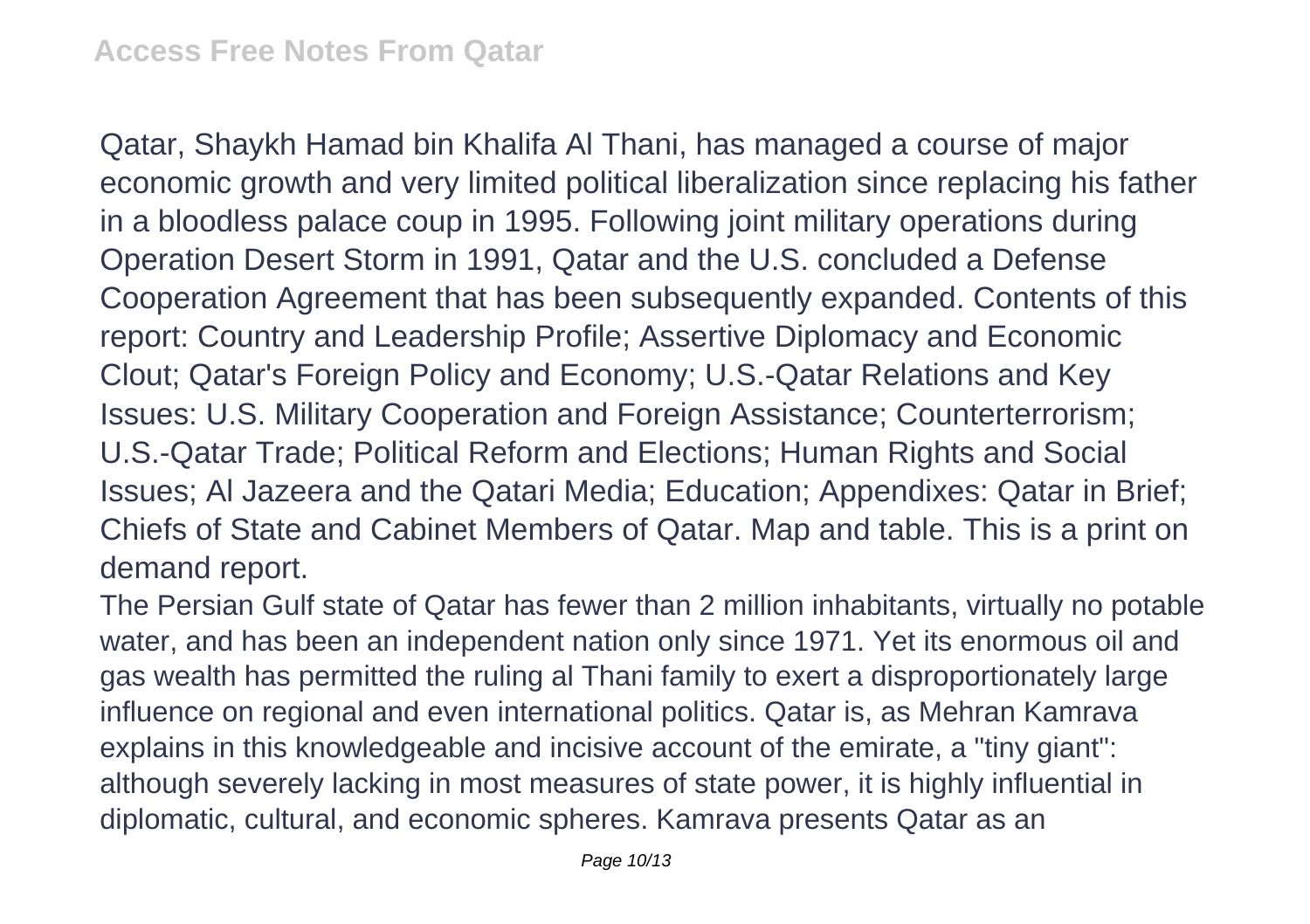experimental country, building a new society while exerting what he calls "subtle power." It is both the headquarters of the global media network Al Jazeera and the site of the U.S. Central Command's Forward Headquarters and the Combined Air Operations Center. Qatar has been a major player during the European financial crisis, it has become a showplace for renowned architects, several U.S. universities have established campuses there, and it will host the FIFA World Cup in 2022. Qatar's effective use of its subtle power, Kamrava argues, challenges how we understand the role of small states in the global system. Given the Gulf state's outsized influence on regional and international affairs, this book is a critical and timely account of contemporary Qatari politics and society.

Comprehensive treatment of the law of treaties written by an experienced practitioner. The 1969 Vienna Convention on the Law of Treaties, regulating treaties between States, lies at the heart of international law. This commentary interprets the Conventiona (TM)s 85 articles clearly and precisely. It covers such major topics as reservations to treaties, their interpretation and the grounds for terminating a treaty, for instance breach. Emphasis is placed on the practice of States and tribunals and on academic writings. It contains further sections on customary international law and the Conventiona (TM)s history while providing up-to-date information on ratifications and reservations. This commentary is a must for practitioners and academics wishing to establish the meaning and scope of the provisions of the Vienna Convention on the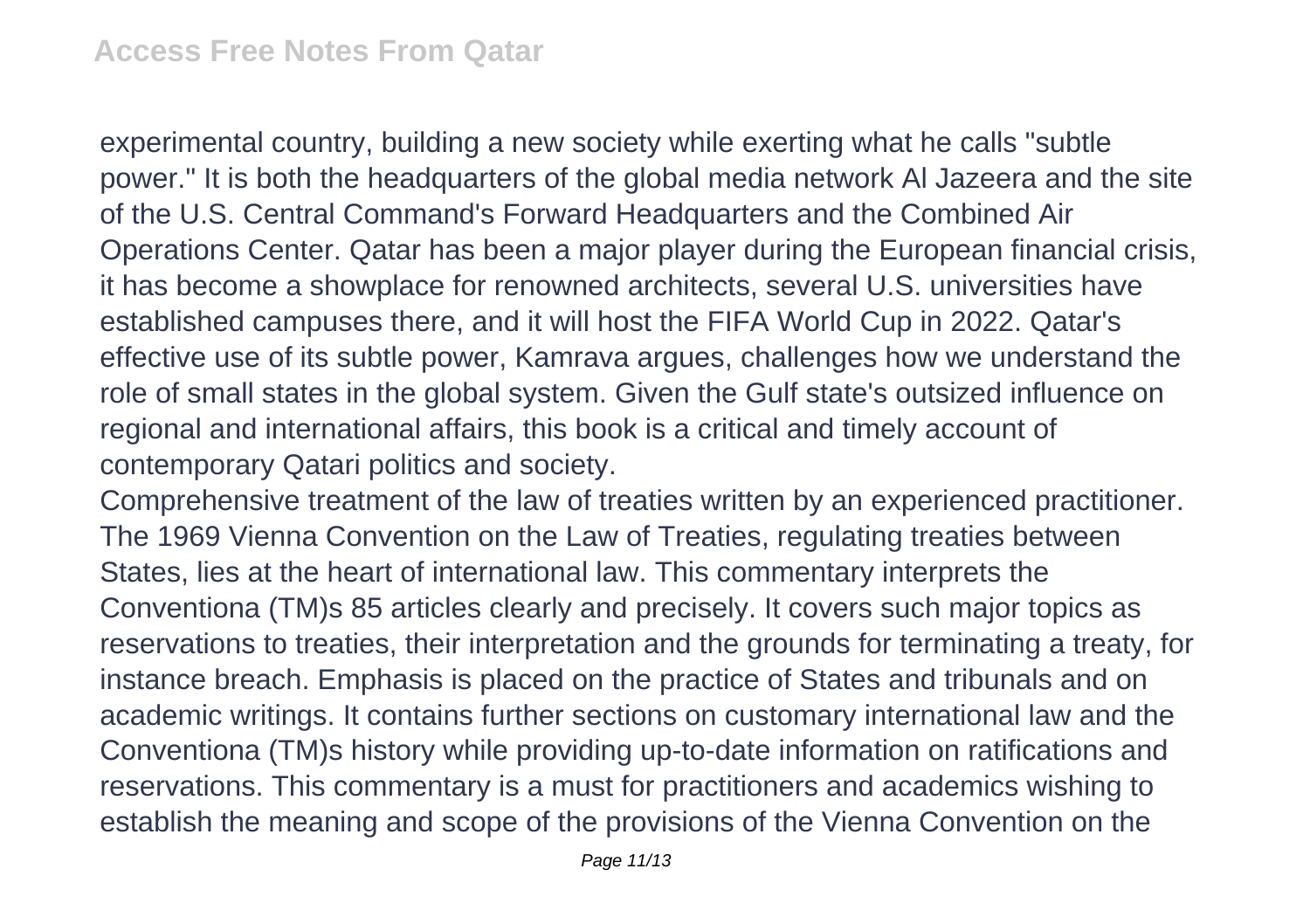## Law of Treaties.

In 2017, Saudi Arabia, Bahrain, the UAE and Egypt severed diplomatic ties with Qatar, launching an economic blockade by land, air and sea. The self-proclaimed 'Anti-Terror Quartet' offered maximalist demands: thirteen 'conditions' recalling Austria-Hungary's 1914 ultimatum to Serbia. They may even have intended military action. Well into its second year, the standoff in the Gulf has no realistic end in sight. With the Bahraini and Emirati criminalisation of expressing support for Qatar, and the Saudi labelling of detainees as 'traitors' for their alleged Qatari links, bitterness has been stoked between deeply interconnected peoples. The adviser to the Saudi crown prince advocating a moat to physically separate Qatar from the Arabian Peninsula illustrates the ongoing intensity--and irrationality--of the crisis. Most reporting and analysis of these developments has focused on questions of regional geopolitics, and framed the standoff in terms of its impact on (largely) Western interests. Lost in this thicket of commentary is consideration of how the Qatari leadership and population have responded to the blockade. As the 2022 FIFA World Cup draws closer, the ongoing Qatar crisis becomes increasingly important to understand. Ulrichsen offers an authoritative study of this international standoff, from both sides.

The Darfur conflict exploded in early 2003 when two rebel groups, the Sudan Liberation Movement and the Justice and Equality Movement, struck national military installations in Darfur to send a hard-hitting message of resentment over the region's political and